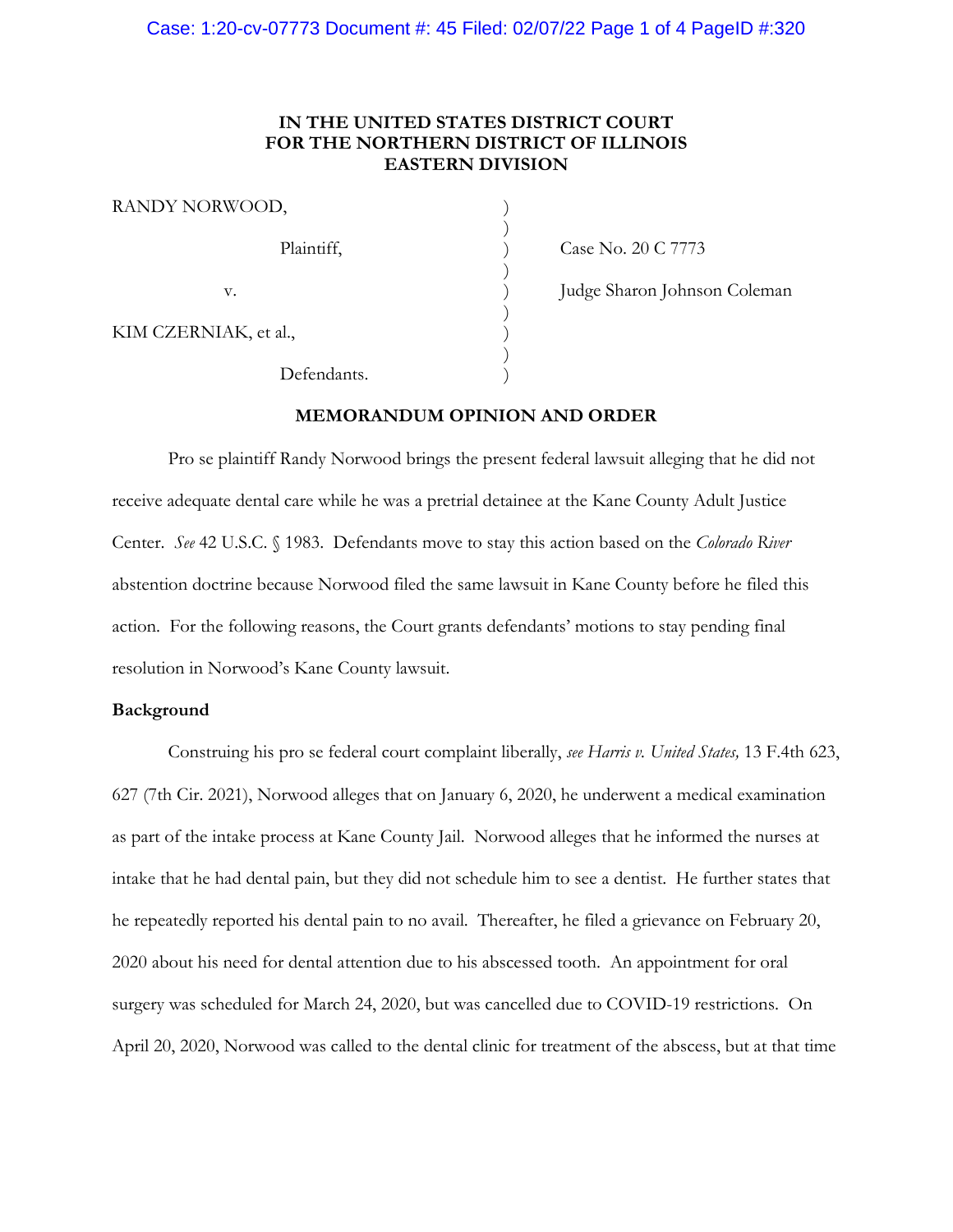## Case: 1:20-cv-07773 Document #: 45 Filed: 02/07/22 Page 2 of 4 PageID #:321

he declined the treatment because his tooth had gotten better. Norwood's federal complaint does not indicate whether the abscessed tooth was extracted.

Prior to filing his federal lawsuit, Norwood filed a lawsuit in the Sixteenth Judicial Circuit Court of Kane County on November 19, 2020, case number 20 L 585, *Norwood v. Kane County*. Norwood filed an amended complaint on August 6, 2021, that the defendants have moved to dismiss. In his state court amended complaint, Norwood alleges that since January 6, 2020, he has complained to Kane County Jail medical providers about his abscess tooth. In February 2020, the dentist at Kane County Jail told Norwood that he would be put on the schedule for oral surgery. He alleges that he waited and filed grievances, including a grievance on February 20, 2020, about the lack of medical treatment. Norwood also contends that he had a surgery visit scheduled for March 24, 2020, but that it was cancelled due to COVID-19 restrictions.

#### **Discussion**

Federal courts have a "virtually unflagging obligation ... to exercise the jurisdiction given them," but can abstain from hearing cases within their jurisdiction under certain exceptions. *See Loughran v. Wells Fargo Bank, N.A*., 2 F.4th 640, 646 (7th Cir. 2021) (citation omitted). The Supreme Court's decision in *Colorado River Water Conservation Dist. v. United States*, 424 U.S. 800, 818, 96 S.Ct. 1236, 47 L.Ed.2d 483 (1976), "authorizes a federal court to abstain from exercising jurisdiction and stay a case to await the outcome of parallel state litigation when there is a substantial likelihood that the state case will resolve the federal claim." *Driftless Area Land Conservancy v. Valcq*, 16 F.4th 508, 515 (7th Cir. 2021). The doctrine allows federal courts "to conserve judicial resources by abstaining from accepting jurisdiction when there is a parallel proceeding elsewhere." *Baek v. Clausen*, 886 F.3d 652, 663 (7th Cir. 2018).

Federal courts use a two-step inquiry in assessing whether *Colorado River* abstention is appropriate under the circumstances. *See Loughran*, 2 F.4th at 647. First, the court determines if the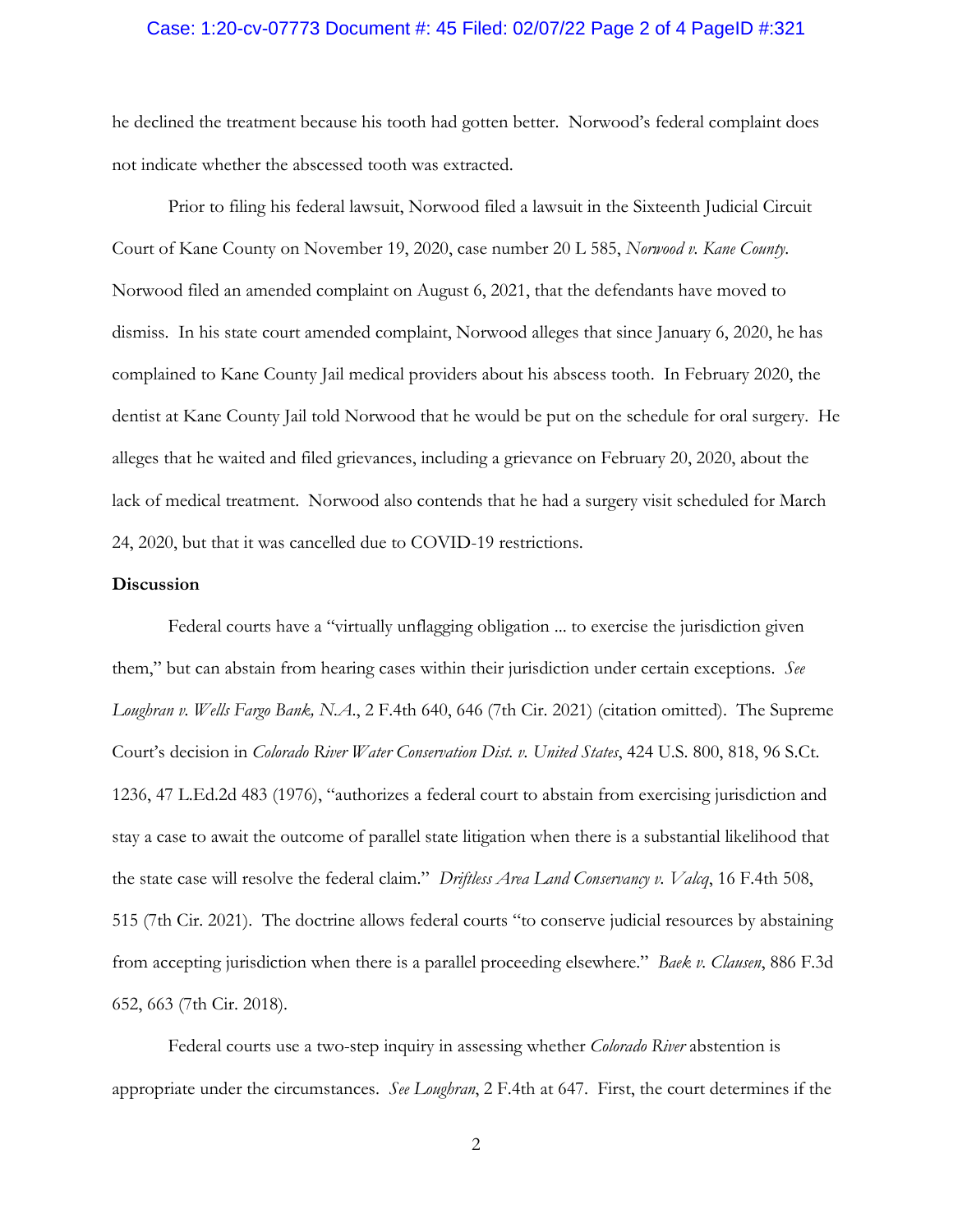## Case: 1:20-cv-07773 Document #: 45 Filed: 02/07/22 Page 3 of 4 PageID #:322

state and federal actions are parallel. *Id*. If the proceedings are parallel, the court must then determine if abstention is proper by weighing non-exclusive factors, including the following that are relevant in this matter: (1) the desirability of avoiding piecemeal litigation; (2) the order in which jurisdiction was obtained by the concurrent forums; (3) the source of governing law, whether federal or state; (4) the adequacy of the state court action to protect plaintiff's federal rights; (5) the progress of the state and federal proceedings; and (6) the presence or absence of concurrent jurisdiction. *See Loughran*, 2 F.4th at 647; *Baek*, 886 F.3d at 663.

The parties agree that the lawsuits are parallel. Indeed, in his response brief to the present motions, Norwood indicated that he was willing to dismiss the state court case voluntarily or remove it to federal court. Nevertheless, at a February 3, 2022 state court hearing, Norwood told the judge that he wanted to go forward and contest defendants' motions to dismiss filed in that proceeding. The state court judge then granted Norwood's motion for an extension of time, and thus his response briefs to the pending state court motions to dismiss are due on March 14, 2022. Norwood's rejection of removal or voluntarily dismissing his state court case weighs in favor of staying this lawsuit until resolution in the state court case.

Other *Colorado River* abstention factors that weigh in favor of a stay, include Norwood filed his state court case first, there is concurrent jurisdiction over his constitutional claims, the state court case has dispositive motions pending, and that the state court judge is more than capable of ruling on a straight-forward constitutional claim like Norwood's claim brought in both state and federal court. Under these circumstances, the Court grants defendants' motions to stay under the *Colorado River* abstention doctrine. Defendants must notify the Court when the state court resolves Norwood's Kane County lawsuit.

#### **Conclusion**

For the foregoing reasons, the Court grants defendants' motions to stay pursuant to the

3